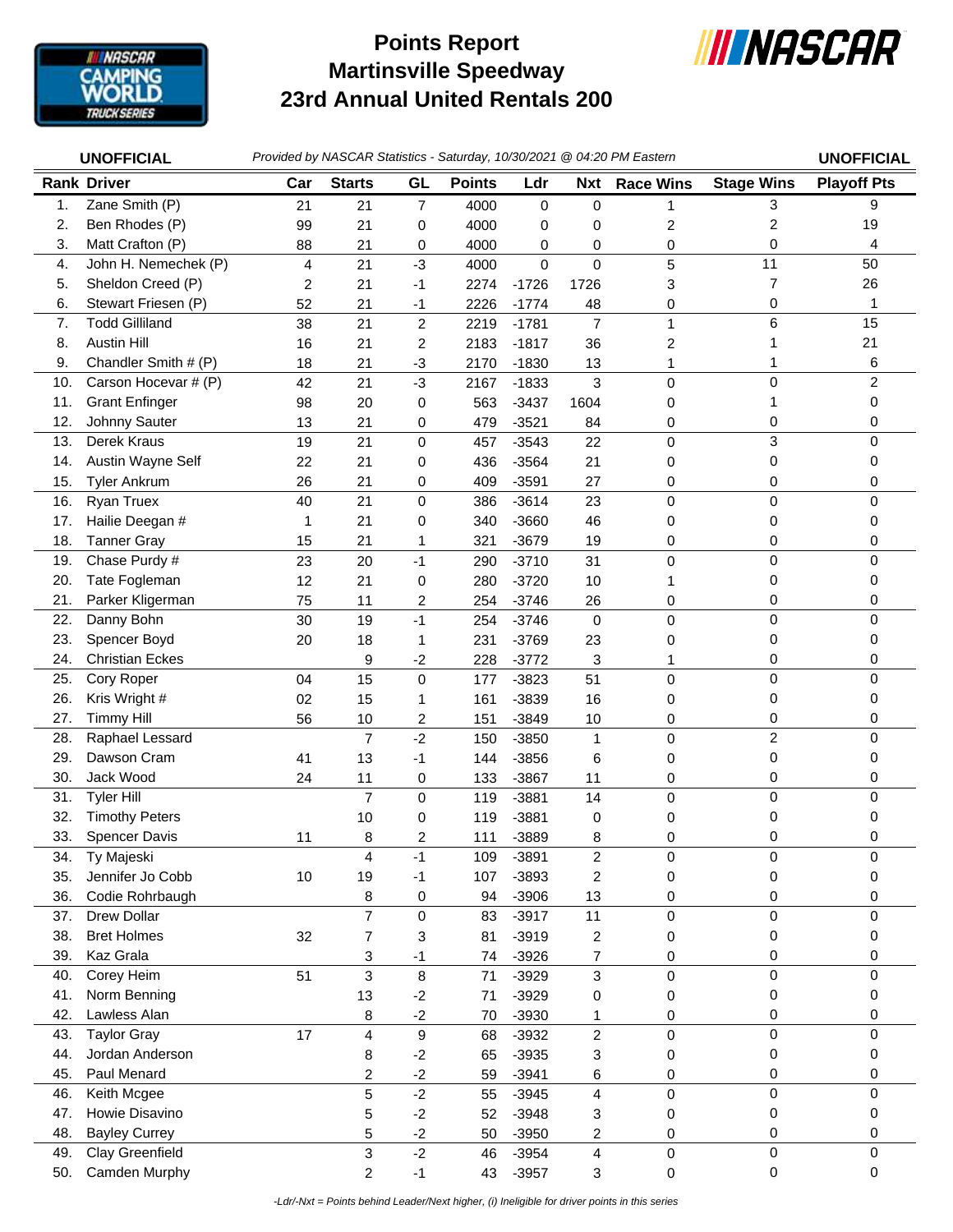|      | <b>Rank Driver</b>       | Car | <b>Starts</b>           | GL          | <b>Points</b>  | Ldr     | <b>Nxt</b>     | <b>Race Wins</b> | <b>Stage Wins</b> | <b>Playoff Pts</b> |
|------|--------------------------|-----|-------------------------|-------------|----------------|---------|----------------|------------------|-------------------|--------------------|
| 51.  | David Gilliland          |     | 3                       | $-1$        | 43             | $-3957$ | 0              | 0                | 0                 | 0                  |
| 52.  | Jake Griffin             |     | 3                       | $-1$        | 36             | $-3964$ | $\overline{7}$ | 0                | 0                 | 0                  |
| 53.  | <b>Brennan Poole</b>     |     | 1                       | 0           | 35             | $-3965$ | 1              | 0                | 0                 | 0                  |
| 54.  | Josh Reaume              | 34  | 6                       | 3           | 35             | $-3965$ | 0              | 0                | 0                 | 0                  |
| 55.  | Ryan Reed                |     | 3                       | $-1$        | 34             | $-3966$ | 1              | 0                | 0                 | 0                  |
|      |                          |     |                         |             |                |         |                |                  |                   |                    |
| 56.  | Parker Chase             |     | 2                       | -1          | 33             | $-3967$ | 1              | 0                | 0                 | 0                  |
| 57.  | <b>Chris Hacker</b>      | 45  | 3                       | 19          | 32             | $-3968$ | 1              | 0                | 0                 | 0                  |
| 58.  | <b>Brian Brown</b>       |     | 1                       | $\pmb{0}$   | 29             | $-3971$ | 3              | 0                | $\mathbf 0$       | 0                  |
| 59.  | Jason White              |     | 3                       | 0           | 28             | $-3972$ | 1              | 0                | 0                 | 0                  |
| 60.  | Cody Erickson            |     | 2                       | 0           | 26             | $-3974$ | 2              | 0                | 0                 | 0                  |
| 61.  | Doug Coby                |     | $\mathbf{1}$            | $\pmb{0}$   | 25             | $-3975$ | 1              | 0                | 0                 | 0                  |
| 62.  | Roger Reuse              | 49  | 4                       | 0           | 25             | $-3975$ | 0              | 0                | 0                 | 0                  |
| 63.  | Jesse Iwuji              | 33  | 4                       | 8           | 23             | $-3977$ | 2              | 0                | 0                 | 0                  |
| 64.  | <b>Bryan Dauzat</b>      |     | 3                       | -1          | 22             | $-3978$ | 1              | 0                | 0                 | 0                  |
| 65.  | Erik Darnell             |     | 1                       | -1          | 20             | $-3980$ | 2              | 0                | 0                 | 0                  |
| 66.  | Ray Ciccarelli           |     | 3                       | $-1$        | 20             | $-3980$ |                |                  | 0                 | 0                  |
|      | <b>Jett Noland</b>       |     |                         | $-1$        |                |         | 0              | 0                |                   | 0                  |
| 67.  |                          |     | 3                       |             | 20             | $-3980$ | 0              | 0                | 0                 |                    |
| 68.  | Devon Rouse              |     | 1                       | -1          | 19             | $-3981$ | 1              | 0                | 0                 | 0                  |
| 69.  | Andrew Gordon            |     | 2                       | $-1$        | 19             | $-3981$ | 0              | 0                | 0                 | 0                  |
| 70.  | Willie Allen             |     | $\mathbf{1}$            | 35          | 19             | $-3981$ | 0              | 0                | 0                 | 0                  |
| 71.  | <b>Bobby Reuse</b>       |     | 2                       | $-2$        | 18             | $-3982$ | 1              | 0                | 0                 | 0                  |
| 72.  | Armani Williams          |     | 1                       | $-2$        | 16             | $-3984$ | 2              | 0                | 0                 | 0                  |
| 73.  | Kyle Strickler           |     | 1                       | $-1$        | 14             | $-3986$ | $\overline{c}$ | 0                | 0                 | $\Omega$           |
| 74.  | Akinori Ogata            |     | 3                       | -1          | 13             | $-3987$ | 1              | 0                | 0                 | 0                  |
| 75.  | Jessica Friesen          |     | 1                       | $-1$        | 11             | $-3989$ | 2              | 0                | 0                 | 0                  |
| 76.  | Derek Griffith           |     | $\mathbf{1}$            | $-1$        | 11             | $-3989$ | 0              | 0                | 0                 | 0                  |
| 77.  | <b>Trey Hutchens</b>     |     | $\overline{\mathbf{c}}$ | 0           | 9              | $-3991$ | 2              | 0                | 0                 | 0                  |
| 78.  | Michele Abbate           |     | 1                       | 0           | 8              | $-3992$ | 1              | 0                | 0                 | 0                  |
|      | <b>Todd Peck</b>         |     |                         |             |                |         |                |                  | 0                 | 0                  |
| 79.  |                          |     | 1                       | $\mathbf 0$ | 8              | $-3992$ | 0              | 0                |                   |                    |
| 80.  | Parker Price-miller      |     |                         | 0           | 8              | $-3992$ | 0              | 0                | 0                 | 0                  |
| 81.  | Donny Schatz             |     | 1                       | 0           | 7              | $-3993$ | 1              | 0                | 0                 | 0                  |
| 82.  | Bj Mcleod                |     | $\overline{c}$          | $\mathbf 0$ | 5              | $-3995$ | 2              | 0                | 0                 | $\mathbf 0$        |
| 83.  | Gus Dean                 |     | 1                       | 0           | 3              | $-3997$ | 2              | 0                | 0                 | 0                  |
| 84.  | Chad Chastain            |     | 1                       | 0           | 3              | $-3997$ | 0              | 0                | 0                 | 0                  |
| 85.  | James Buescher           |     | $\overline{A}$          | 0           | $\overline{A}$ | -3999   | 2              | 0                | 0                 |                    |
| 86.  | <b>Bill Lester</b>       |     |                         | 0           | 1              | -3999   | 0              | 0                | 0                 | 0                  |
| 87.  | Cameron Lawrence         |     |                         | 0           | 1              | $-3999$ | 0              | 0                | 0                 | 0                  |
| 88.  | Conor Daly               |     | 1                       | $\pmb{0}$   | 1              | $-3999$ | 0              | 0                | $\mathbf 0$       | 0                  |
| 89.  | Morgan Alexander         |     | 1                       | 0           | 1              | $-3999$ | 0              | 0                | 0                 | 0                  |
| 90.  | Kyle Busch(i)            |     | 5                       | 0           | 0              | $-4000$ | 1              | 2                | 3                 | 0                  |
| 91.  | Ryan Preece(i)           |     | $\overline{2}$          | 0           |                | $-4000$ |                | 1                | $\mathbf 0$       | $\mathbf 0$        |
|      |                          |     |                         |             | 0              |         | 0              |                  |                   |                    |
| 92.  | Martin Truex(i)          |     | 1                       | 0           | 0              | $-4000$ | 0              | 1                | 2                 | 0                  |
| 93.  | Ross Chastain(i)         |     | 4                       | 0           | 0              | $-4000$ | 0              | 0                | 0                 | 0                  |
| 94.  | Chase Elliott(i)         |     | 1                       | $\mathbf 0$ | 0              | $-4000$ | 0              | 0                | 0                 | $\mathbf 0$        |
| 95.  | Chase Briscoe(i)         |     | 3                       | 0           | 0              | $-4000$ | 0              | 0                | 0                 | 0                  |
| 96.  | Riley Herbst(i)          |     | 1                       | 0           | 0              | $-4000$ | 0              | 0                | 0                 | 0                  |
| 97.  | Sam Mayer(i)             |     | 5                       | $\mathbf 0$ | 0              | $-4000$ | 0              | 0                | 0                 | 0                  |
| 98.  | <b>Brett Moffitt(i)</b>  |     | 8                       | 0           | 0              | $-4000$ | 0              | 0                | 0                 | 0                  |
| 99.  | Josh Berry(i)            | 25  | 10                      | 0           | 0              | $-4000$ | 0              | 0                | 0                 | 0                  |
| 100. | Bubba Wallace(i)         |     | 1                       | 0           | 0              | $-4000$ | 0              | 0                | 0                 | 0                  |
| 101. | Colby Howard(i)          | 9   | 3                       | 0           | 0              | $-4000$ | 0              | 0                | 0                 | 0                  |
| 102. | Kevin Harvick(i)         |     | 1                       | 0           | 0              | $-4000$ | 0              | 0                | 0                 | 0                  |
| 103. | Chris Windom(i)          |     |                         |             |                |         |                |                  | 0                 | 0                  |
|      |                          |     | 1                       | $\mathbf 0$ | 0              | $-4000$ | 0              | 0                |                   |                    |
| 104. | Daniel Suarez(i)         |     | 1                       | 0           | 0              | $-4000$ | 0              | 0                | 0                 | 0                  |
| 105. | Cj Mclaughlin(i)         |     | 4                       | 1           | 0              | $-4000$ | 0              | 0                | 0                 | 0                  |
| 106. | Dylan Lupton(i)          |     | 3                       | $-50$       | 0              | $-4000$ | 0              | 0                | $\boldsymbol{0}$  | 0                  |
| 107. | Myatt Snider(i)          |     | 1                       | 0           | 0              | $-4000$ | 0              | 0                | 0                 | 0                  |
|      | 108. A J Allmendinger(i) |     | 1                       | 0           | 0              | $-4000$ | 0              | 0                | 0                 | 0                  |